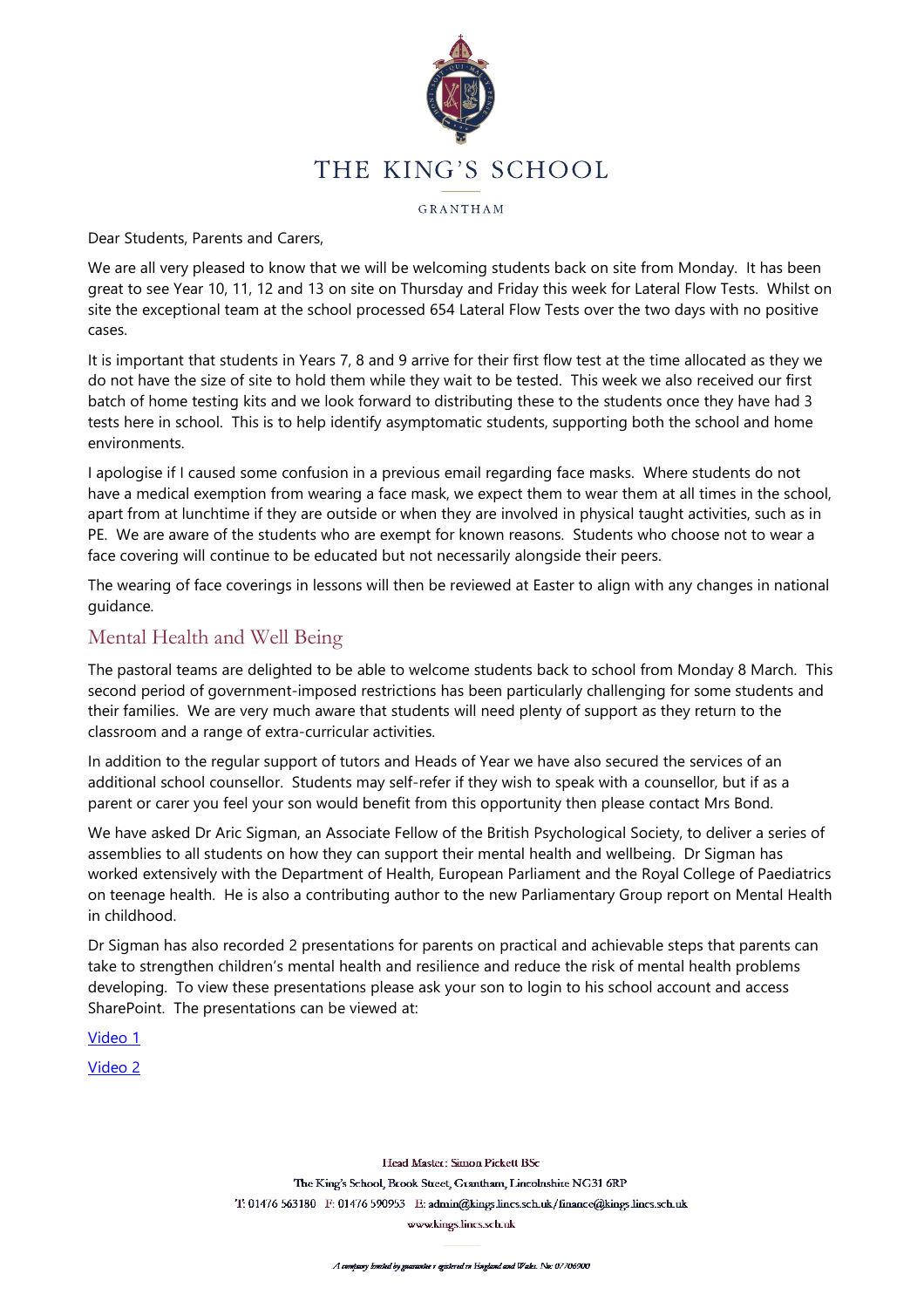

# Lateral Flow Device (LFD)

To reassure all students there is a step-by-step video outlining the arrangements for testing [https://www.kings.lincs.sch.uk/lateralflow.](https://www.kings.lincs.sch.uk/lateralflow) For your son to be flow tested we must have consent. Please complete the consent paperwork on the school's website: The King's School Grantham - [SARS-COV-2](https://www.kings.lincs.sch.uk/lateralflow) Lateral Flow [Tests.](https://www.kings.lincs.sch.uk/lateralflow)

Lateral Flow Testing remains voluntary for students and staff in all schools in England. If a student, or their parent, does not wish to take a test, then they should return to school with the rest of their year group as outlined below. However, we would like to encourage all students to take the test. Please do contact us if you are concerned about this. The registration process requires students to enter a parent's email address and mobile number, can students arrive with this information ready to allow testing to keep to the timetable. The following is an outline of when students will receive their first test. Individual timings for testing have already been sent to you by email.

#### *Initial Flow Test:*

| <b>Year Group</b> | Date of first test                                                                                                                                                                                                                                          |  |
|-------------------|-------------------------------------------------------------------------------------------------------------------------------------------------------------------------------------------------------------------------------------------------------------|--|
| Year 7            | The morning of Wednesday 10 March. They should arrive at their designated time in PE<br>kit (they will stay in PE kit all day). After their test they will go directly to the sports field<br>having waited 30 minutes for their result after their test.   |  |
|                   | Year 7 will follow their normal timetable from period 4 onwards.                                                                                                                                                                                            |  |
| Year 8            | The afternoon of Thursday 11 March. They should arrive at their designated time in PE<br>kit (they will stay in PE kit all day). After their test they will go directly to the sports field<br>having waited 30 minutes for their result after their test.  |  |
|                   | Year 8 will follow their normal timetable from Friday 12 March.                                                                                                                                                                                             |  |
| Year 9            | The afternoon of Wednesday 10 March. They should arrive at their designated time in<br>PE kit (they will stay in PE kit all day). After their test they will go directly to the sports<br>field having waited 30 minutes for their result after their test. |  |
|                   | Year 9 will follow their normal timetable from Thursday 11 March.                                                                                                                                                                                           |  |
| Year 10           | Return to School in uniform and to their normal timetable on Tuesday 09 March.                                                                                                                                                                              |  |
| Year 11           | Return to School in uniform and to their normal timetable on Monday 08 March.                                                                                                                                                                               |  |
| Year 12           | Return to School in uniform and to their normal timetable on Monday 08 March.                                                                                                                                                                               |  |
| Year 13           | Return to School in uniform and to their normal timetable on Monday 08 March.                                                                                                                                                                               |  |

## What will happen if a student is tested positive for COVID-19

If a student receives a positive result from a Lateral Flow Device (LFD) they will be issued with instructions to take a Polymerase Chain Reaction (PCR) test. This would be completed at home and posted for testing. All students and adults who have been in close contact with the student will have to self-isolate. The guidance from the DfE is clear that both adults and students must isolate for 10 days, even if they themselves have been vaccinated or have a negative test result.

We have implemented several systems to support a safe return to school. Many of these are outlined below with further information available via the website and detailed in the updated risk assessment.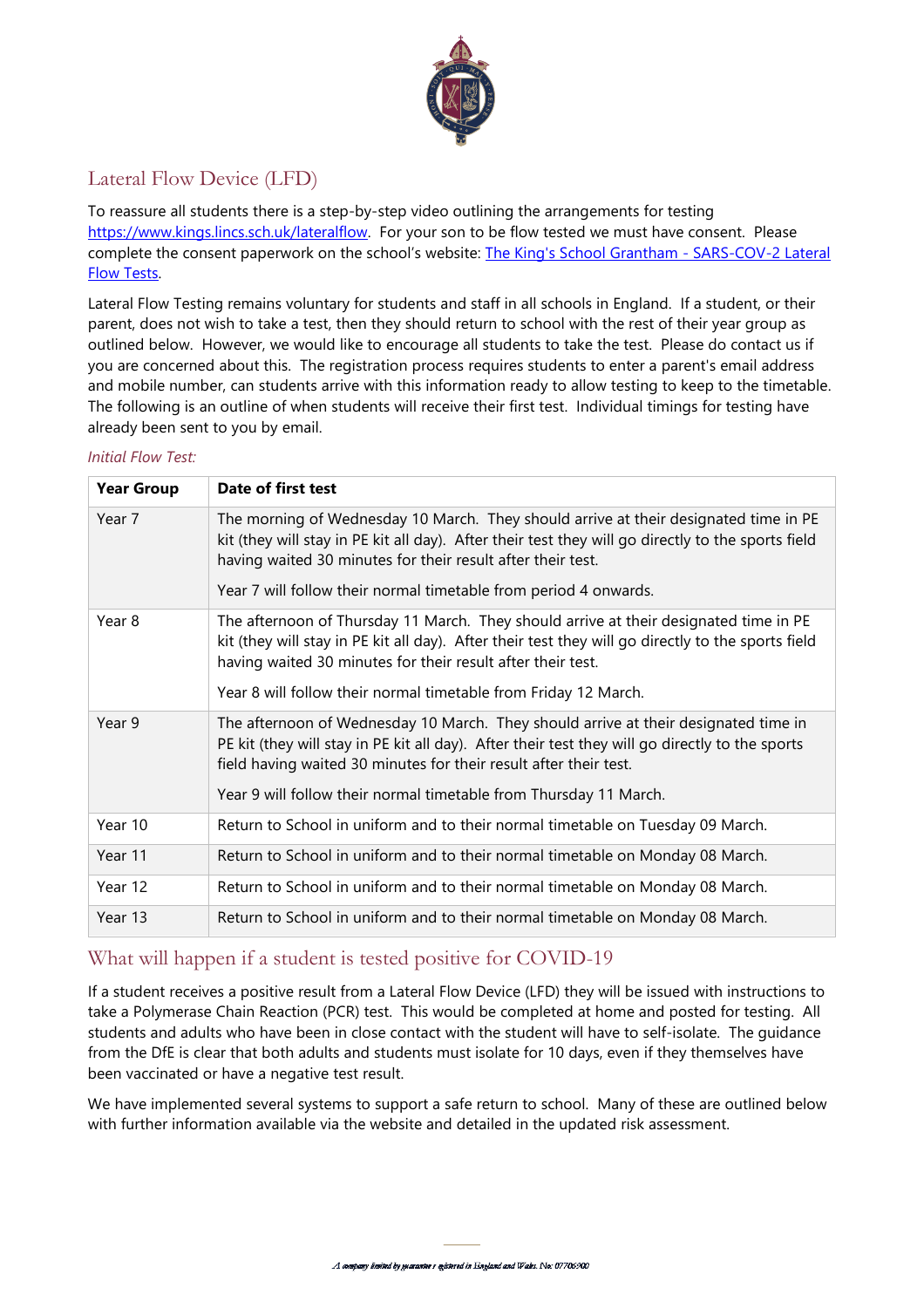

#### *Prevention*

Students, staff and other adults must not come into school if:

- they have one or more of the coronavirus symptoms
- a member of their household including their support bubble has coronavirus symptoms
- they are required to quarantine after recently visiting countries outside the common travel area
- they have had a positive test result and have not completed their period of self-isolation.

#### *Coronavirus symptoms include:*

- high temperature this means you feel hot to touch on your chest or back
- a new, continuous cough this means coughing a lot for more than an hour, or 3 or more coughing episodes in 24 hours (if you usually have a cough, it may be worse than usual)
- a loss or change to your sense of smell or taste this means you've noticed you cannot smell or taste anything, or things smell or taste different to normal

Anyone who receives a positive test or displays symptoms, along with household members including siblings, must not attend for at least 10 days from the day after:

- the start of their symptoms
- the test date if they did not have symptoms but have a positive test (LFD or PCR test)

Any student who begins to display symptoms whilst in school will be isolated. Parents or carers will be contacted and asked to collect their son and any siblings. Students will not be allowed to travel home on public transport.

### Measures to help with control

Face coverings will need to be worn in all indoor areas of the school, in line with the national guidance. From the 8 March face coverings are to be worn in all lessons except for Physical Education when exercising. The wearing of face coverings in lessons will then be reviewed at Easter to align with any changes in national guidance.

Please can we ask that students bring two face coverings with them each day as this will then allow students to change their face covering if it gets damp or wet. Students should also bring a clear sealable plastic bag with them (sandwich type) to store their face covering in when eating at lunchtime or when they have PE.

The King's School face coverings will be available to purchase by emailing [finance@kings.lincs.sch.uk](mailto:finance@kings.lincs.sch.uk) and making an online donation of at least £2 per mask. These face coverings will also be on sale in school.

Students will continue to be encouraged to complete regular handwashing with either soap or hand sanitiser including:

- when they arrive at school
- when they return from breaks
- when they change rooms
- before and after eating
- when changing or removing their face covering

Catch it, bin it and kill it will continue to be emphasised with all students asked to adhere to this approach and bring tissues with them if required.

Additional cleaning throughout the day will continue on the school site to ensure high use areas including door handles, light switches and toilets are cleaned frequently.

Year group bubbles will continue to operate to minimise the contact across different year groups and maintaining distances between individuals where possible.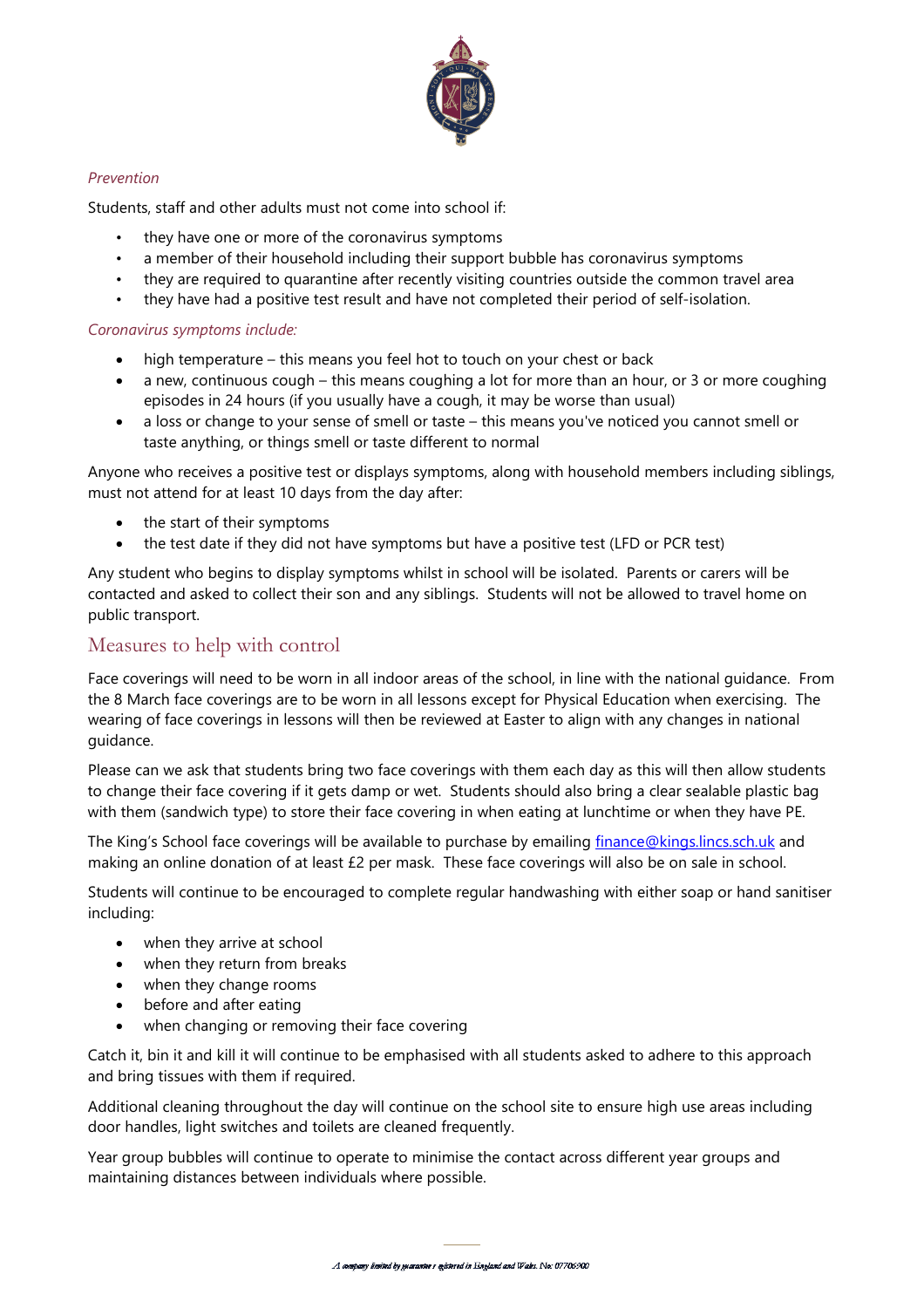

Each classroom has an area specifically marked out for members of staff to teach safely within. This will continue to be adhered to.

Staggered finishing times at the end of the school day and staggered lunches will continue. Start times will continue as they are and the school building will be open from 8:15am to avoid all students arriving and entering the building in a short period of time.

All classrooms will be well-ventilated and appropriate windows and doors will be opened to allow a comfortable teaching environment to be maintained.

The school will embrace the asymptomatic testing programme and liaise closely with the Lincolnshire Health Protection Team should a student or staff member test positive for coronavirus to ensure swift action is taken. We will continue to identify any close contacts should a student or staff member receive a positive test result.

# A level and GCSE Centre Assessed Grades (CAG)

The guidance for Centre Assessed Grades was released on Thursday 25 February. Thank you to all students and parents who responded to the national consultation. I have now released a short presentation explaining the actions we will be taking at King's: [https://www.kings.lincs.sch.uk/cagyear11and13.](https://www.kings.lincs.sch.uk/cagyear11and13)

More information will be shared with students over the coming weeks.

Please note that the exam results days have changed and are now:

- A level results 10 August 2021
- GCSE results 12 August 2021

## Year 13 Mock Examinations

The Year 13 Mocks will start the week beginning 15 March 2021. The order of the mock examinations remains the same as the original schedule. The schedule was emailed to all students by the Examinations Officer.

# Year 11 and 13 Special Considerations

Under normal circumstances if a student suffers an adverse situation during or leading up to the examinations period the school applies for a special consideration. If this is upheld by the examination board then an adjustment is made to their grade.

As there is no external examination, we would like to know of any students who meet the criteria that follows. We do believe that we are already aware of the vast majority of these, however, as this is a formal process, I ask that you inform us if you wish the school to apply a similar process. You can inform us of the request by emailing [admin@kings.lincs.sch.uk;](mailto:admin@kings.lincs.sch.uk;) please make the subject 'Special Consideration' by Friday 30 April 2021.

The following is taken from the Joint Council for Qualifications (JCQ) guidance on special consideration [The use of the term examination will be used to represent our assessment period]:

5% This is the maximum allowance and will be reserved for the most exceptional cases, such as:

- terminal illness of the candidate;
- terminal illness of a parent/carer;
- death of a member of the immediate family within two months of the examination;
- very serious and disruptive crisis/incident at or near the time of the examination.

4% Very serious problems such as:

life-threatening illness of candidate or member of immediate family;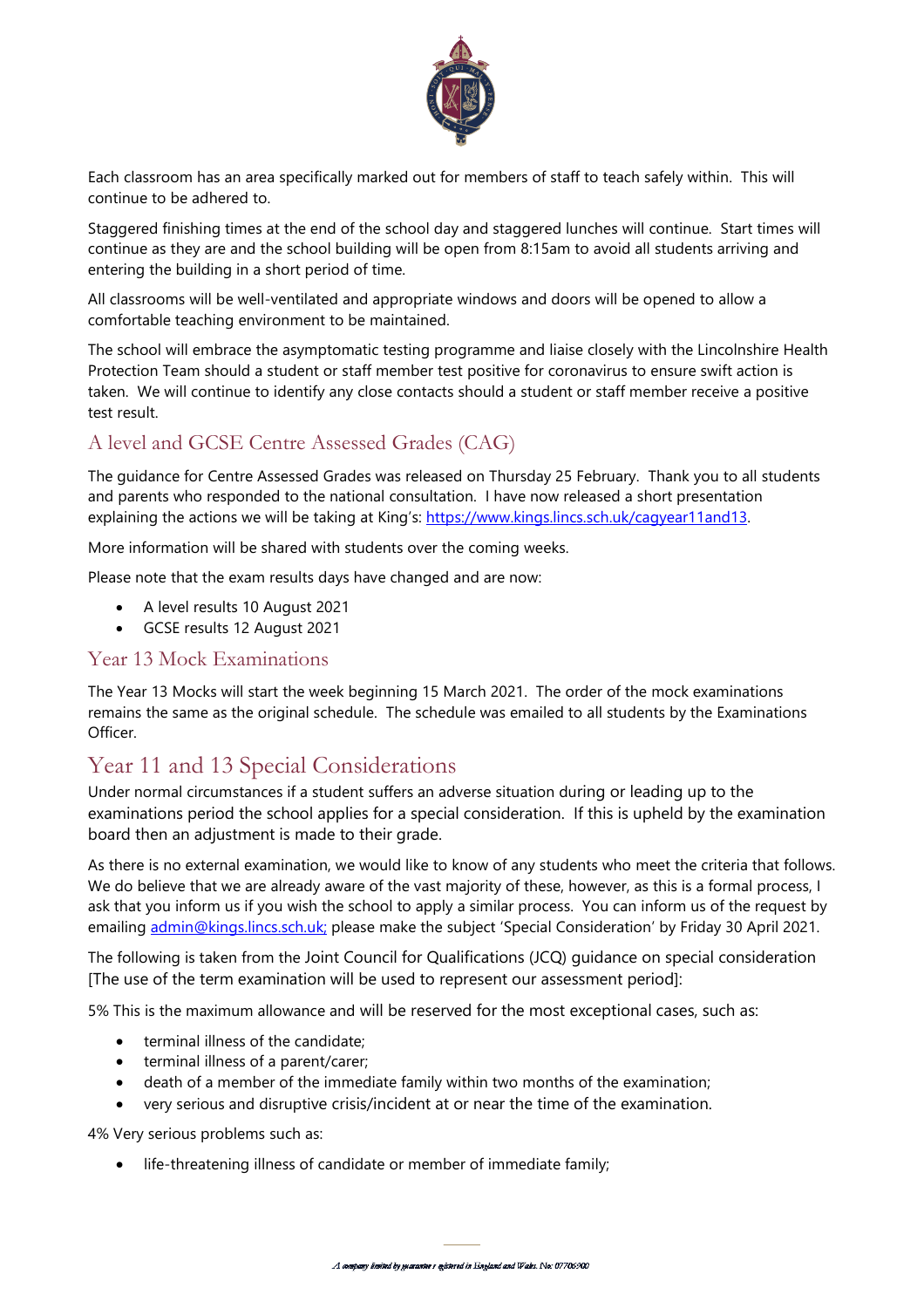

- major surgery at or near the time of the examination;
- severe disease;
- very recent death of member of extended family;
- severe or permanent bodily injury occurring at the time of the examination;
- serious crisis/incident at the time of the examination.

N.B. 'Very recent' is defined as within one month of the examination(s) taking place.

3% A more common category (more cases will fall into this category) including:

- recent traumatic experience such as death of a close friend or distant relative;
- recent illness of a more serious nature;
- flare-up of a severe congenital/medical condition or a psychological condition;
- broken limbs:
- organ disease;
- physical assault trauma before an examination;
- recent crisis/incident;
- witnessing a distressing event on the day of the examination involved.

N.B. 'Recent' is defined as four months prior to the examination(s) taking place.

2% The most common category of allowance - the majority of cases will fall within this category:

- illness at the time of the examination:
- broken limb on the mend;
- concussion;
- effects of pregnancy (not pregnancy per se);
- extreme distress on the day of an examination (not simply exam related stress);

1% Reserved for more minor problems:

- stress or anxiety for which medication has been prescribed;
- minor upset arising from administrative problems.

Where the request for special consideration fails to meet the criteria it will be rejected.

### Online Safety Training

Year 7 students have now received login details to access a series of courses on online safety, healthy relationships, alcohol awareness, anti-social behaviour and fire safety. The courses have been produced by Lincolnshire County Council through their Safer Communities Service and would normally have been delivered in school earlier this term. If your son has any issues accessing the courses please email [SSP@lincolnshire.gov.uk](mailto:SSP@lincolnshire.gov.uk) who will be able to help.

### Public Transport

The following is a message from the Lincolnshire County Council Transport Team:

"The education transport network will operate in full from 8 March 2021 for all eligible children. This should only be used where absolutely necessary to reduce interactions between pupils. Please encourage parents to transport their children to school or college wherever possible."

The Council has updated its information page for parents and carers. Please visit <https://www.lincolnshire.gov.uk/school-college-transport/covid-19-information-school-transport> for more information.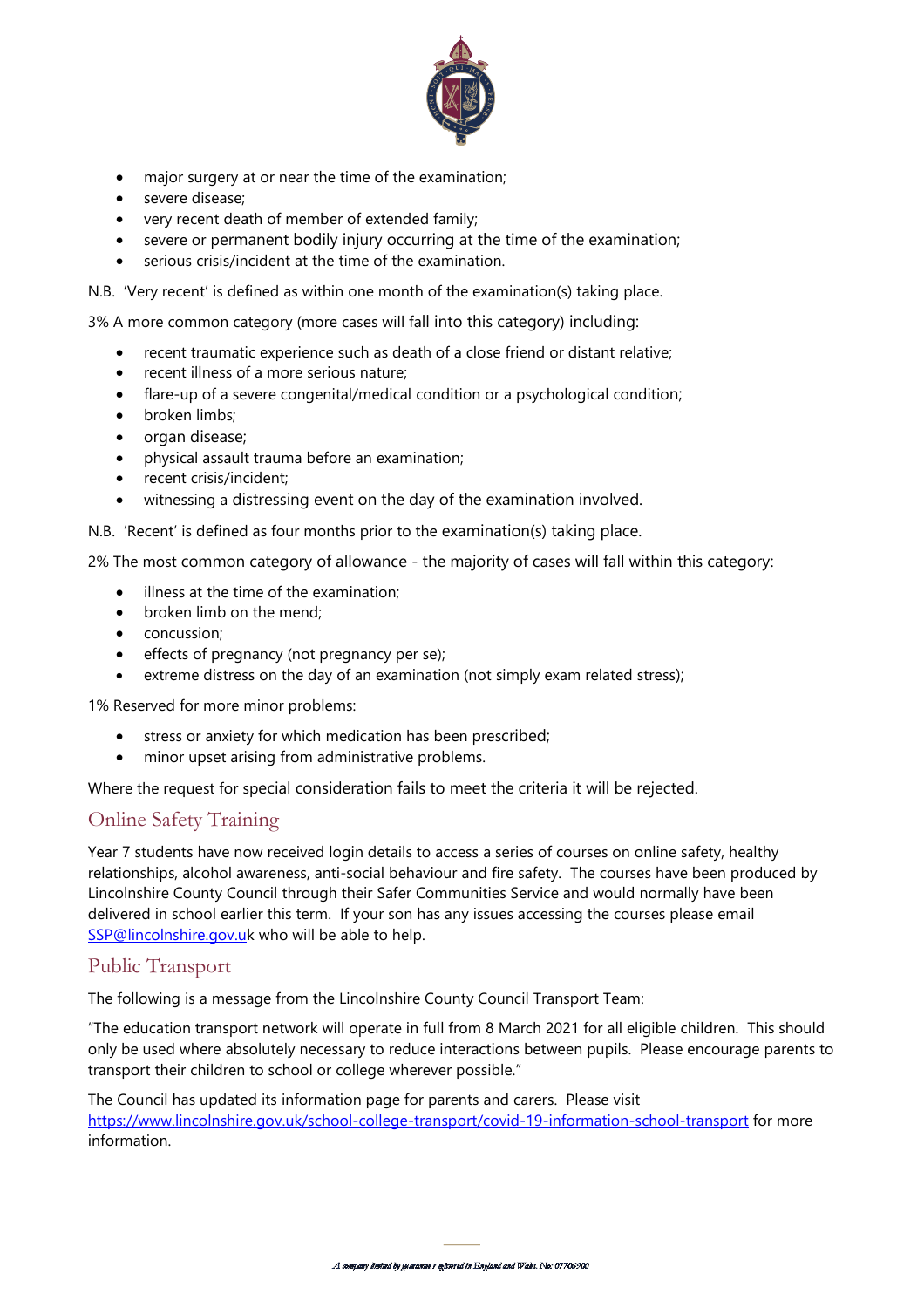

Please encourage pupils to maintain social distancing, wear a face covering and follow all other infection prevention control measures wherever possible on education transport."

# Changes to all students' usernames

As part of our continued improvement in our Information Technology infrastructure we are having to change all student usernames. Passwords will not change.

It will be changed from the format forename.familyname to 16.f.familyname. Please can students watch out for the email confirming that the change is in process. [The 16. represents the year the year group joined the school, Y11 – 16; Y12 – 15 and Y13 – 14].

We anticipate making the next change on Wednesday 10 March for Year 11, 12 and 13 students although this does rely on Microsoft's availability. This process is already complete for Years 7, 8, 9 and 10.

### Free School Meals

Free School Meal vouchers will be provided through Wonde for eligible students from 8 March up to the date when their year group resumes face to face teaching. If any families are experiencing significant hardship, we are registered as a referral agency with the Grantham Food Bank for families that live locally. Please email [admin@kings.lincs.sch.uk](mailto:admin@kings.lincs.sch.uk) if you would like further information.

## Catering

Catering will be available for all Year Groups resuming face to face teaching from 8 March.

Monday 8 March: Y12 and Y13 – The 6th Form Centre, Y11 The Dining Room 12.30-13.30.

Tuesday 9 March: Y12 and Y13 – The 6th Form Centre, Y11 The Dining Room 12.30-13.00, Y10 The Dining Room 13.00-13.30.

Wednesday 10 March: Y11 The Dining Room 12.30-13.00, Y10 The Dining Room 13.00-13.30. Year 7 The Lower Foyer Pod 12.30-13.30

The schedule below will resume from Thursday 11 March noting that the Field Tuk Tuk will be in the Quad until 15 March.

|           | <b>Dining Room</b>     | <b>Lower Foyer</b>     | <b>Field Tuk Tuk</b> |
|-----------|------------------------|------------------------|----------------------|
| Monday    | 12:30pm-1:00pm Year 8  | 12:30pm-1:00pm Year 9  | Year 11              |
|           | 1:00pm-1:30pm Year 7   | 1:00pm-1:30pm Year 10  |                      |
| Tuesday   | 12:30pm-1:00pm Year 11 | 12:30pm-1:00pm Year 7  | Year 10              |
|           | 1:00pm-1:30pm Year 8   | 1:00pm-1:30pm Year 9   |                      |
| Wednesday | 12:30pm-1:00pm Year 7  | 12:30pm-1:00pm Year 10 | Year 9               |
|           | 1:00pm-1:30pm Year 11  | 1:00pm-1:30pm Year 8   |                      |
| Thursday  | 12:30pm-1:00pm Year 10 | 12:30pm-1:00pm Year 11 | Year 8               |
|           | 1:00pm-1:30pm Year 9   | 1:00pm-1:30pm Year 7   |                      |
| Friday    | 12:30pm-1:00pm Year 10 | 12:30pm-1:00pm Year 8  | Year 7               |
|           | 1:00pm-1:30pm Year 9   | 1:00pm-1:30pm Year 11  |                      |

The Quad Tuk Tuk is available all lunch time to all years, provided the student is wearing a face mask.